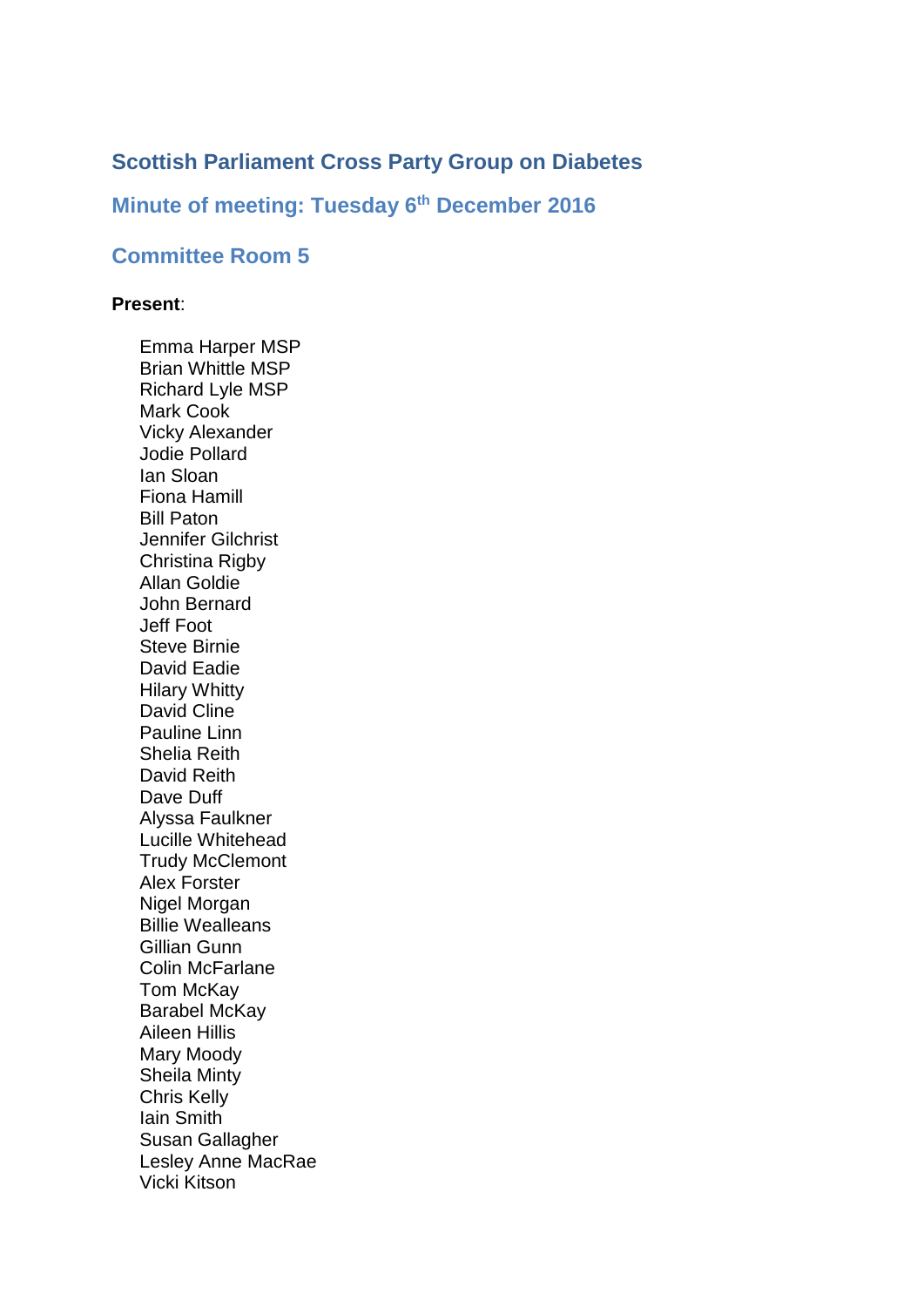Johnny McKnight Rupert Pigot Gavin Thomson Kirsteen Murray Darren Jordan Derek Beatty Mirijam Emsworth Isobel Millar Leigh Mair Susan Fletcher Margaret Henderson Mhairi Macdonald

## **Apologies**

David Stewart MSP Alia Gilani Caroline Styles Collette Foord Michael Mahoney Sir Michael Hirst Scott Graham

### **1. Welcome**

Emma Harper (EH) welcomed everyone to the meeting.

## **2. Minutes**

The minutes of the previous meeting on 22<sup>nd</sup> September, were proposed by Steve Birnie (SB) and approved by the Brian Whittle (BW).

#### **3. Presentations**

Jodie Pollard (JP) talked of her experiences of Type 1 diabetes and the changes and benefits brought from using an insulin pump and continuous glucose monitoring (CGM)

Dr Vicky Alexander (VA), Consultant Paediatrician, NHS Tayside discussed advances in technology for people with Type 1 and Type 2 diabetes for children and adults. (presentation attached)

#### **4. Discussion**

EH stated that she had a pump and used flash monitoring and talked of the benefits but talked about the challenges in paying for it. She has discussed the issue with the Minster for Public Health, Alieen Campbell MSP on how to move the issue forward. The benefits are clear for the incidence of overnight hypos and it seems that the most benefit could be derived for children.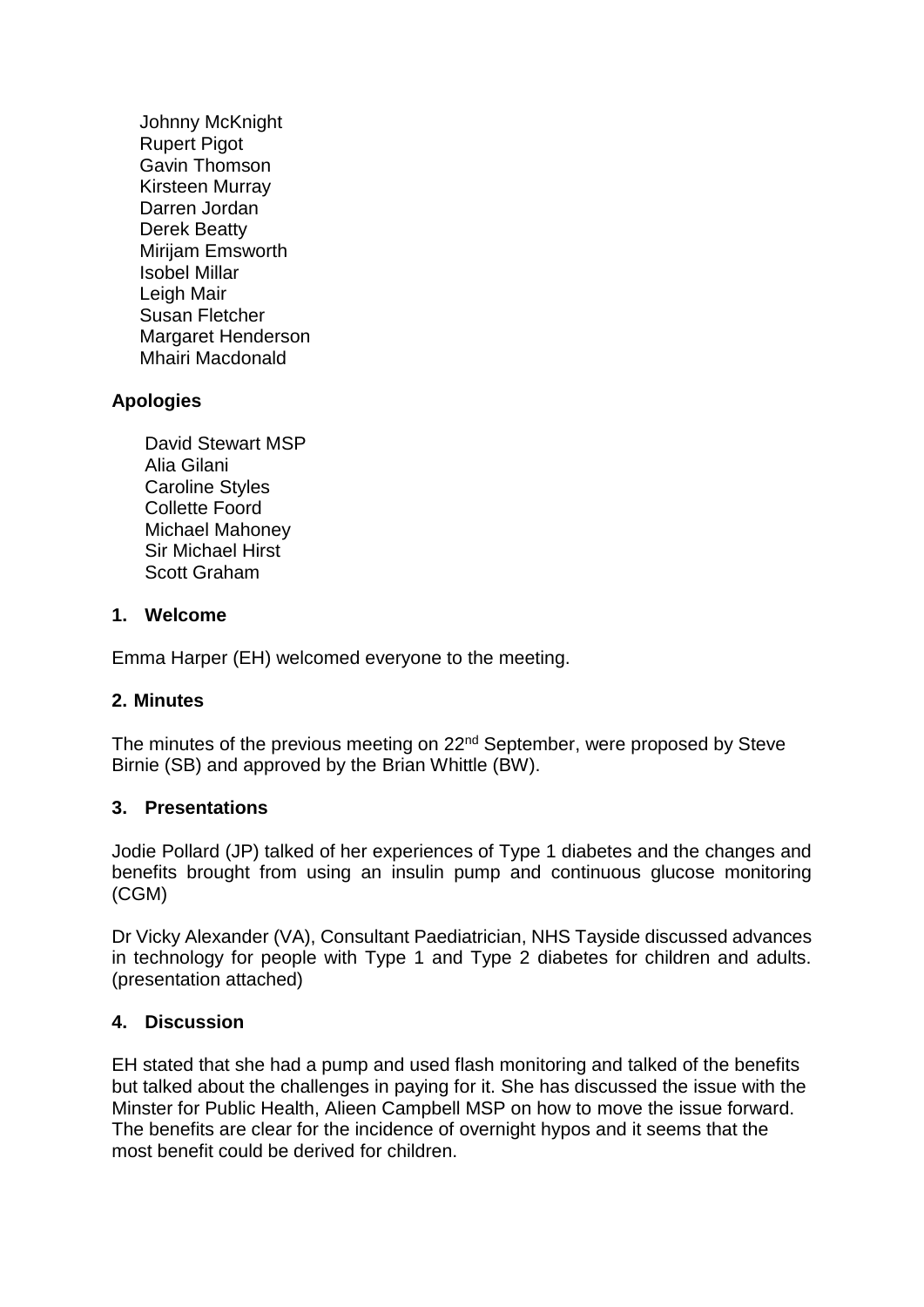Shona McDonald (SMcD) agrees that the biggest effect in looking after children is in the incidence of overnight monitoring.

BW asked that if the technology goes ahead, what are going to be the provisions for staff training?

VA responded that the industry who provide the services will deliver the training.

Dave Duff (DD) pointed out that there are trials of artificial pancreases taking place and that there has been a successful trial for inpatients for Type2 diabetes and that we have to keep in mind the huge amount of training that needs to be provided.

VA had asked about the trial, it has not been designed to be used in that setting.

Steve Birnie (SB) interjected that it was to prove the concept to control blood glucose.

VA added that from a training perspective units will have policies that will come with the insulin pumps.

Johnny McKnight (JMcK) said that a lot of work has been carried out on inpatients wards in the Scotland programme. At the moment the technology that DD has described is potentially available but it could be taking away resource from people with Type 1, it could be cripplingly expensive. JMcK advocated that technology should be directed at people the Type 1 population. In NHS Lothians they have evaluated the Abbot FreeStyle Libre but mainly just the socio–economic class 1 rather than class 5.

Other technology that can sound on alarm when low could work. There is a feeling that Scotland is lagging behind, there has been good work on pumps and a massive investment in training of diabetes specialist teams.

The quality of life has been improved so why is it ethically acceptable to base funding on lowering HbA1c? JMcK states that he is not aware of any Health Board rationing provision on HbA1c alone. Audits are the same across Scotland, the people with the highest HbA1c have got the best results through technology but it doesn't bring it down the most. There is a question of access.

Iain Smith (IS) stated that he is a grandfather to an 11 year old with Type 1 diabetes. Cost is an issue. She is currently on flash monitoring. IS asked JP if she thought that her experience was extreme?

JP replied that whilst she has been through a lot, she knows over 60 people with Type 1 who have been through varying degrees of problems.

Susan Gallagher (SG) talked about the experience of her partner how has had diabetes for 40 years and moved onto a pump to combat nocturnal seizures. In the 5 years that he has been on a pump nobody has been able to download the data on how he is managing. He was denied CGM and his pumps broke on Christmas day 2015. They found that could not get a response from the clinic.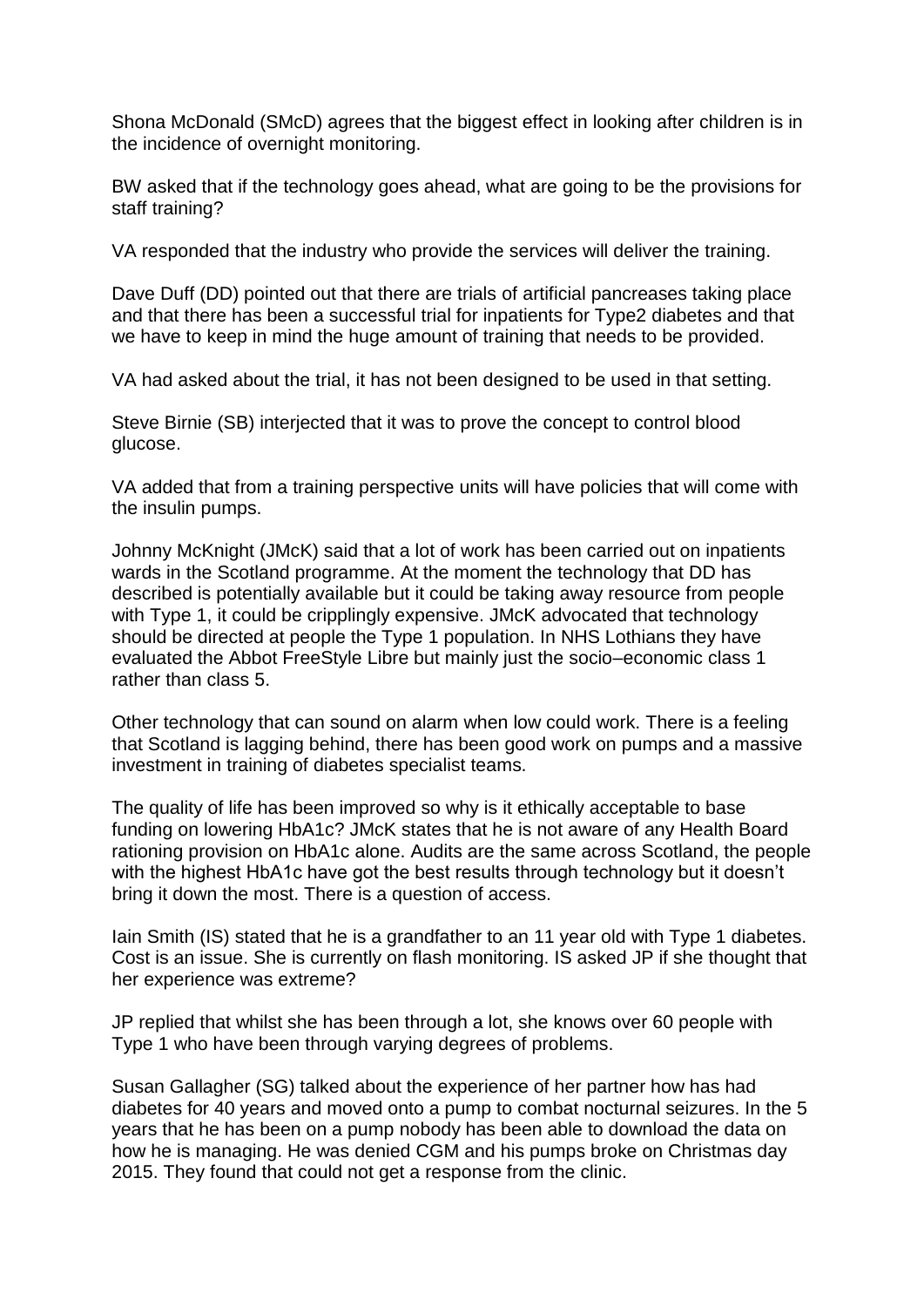Jeff Foot (JF) wanted to pick up on a couple of angles raised earlier: He asked JP what education she received for the technology she uses?

JP replied that her Diabetes Specialist Nurse (DSN) met her for discussions every two weeks to go through the patterns and what to eat.

JF Pointed out that the training is very demanding in resource.

Alyssa Faulkner (AF) added that her nurse did not know how to use the pump and gave her the manual to learn.

Mhairi Macdonald (MM) pointed out that in the Highlands, it is Medtronic that helps and answers questions.

Vicki Kitson (VK) pointed out that there are different technology manufactures area as many as the different types of systems and this has created problems understanding the different services offered. She asked what is the best technology available and how is the data gathered and stored.

EH asked if we need to lobby Health Boards on this?

Margaret Henderson (MH) Declared an interest, that she works for Medtronic. She said that she would talk to SG following the meeting and pointed out that national procurement has narrowed down the types of pumps to three.

Brian Whittle (BW) asked about the cost of training and to consider the savings across the lifetime of the patient and this long term benefit.

JF countered that it is not the resource that is the cost but the people to fill this and they are hard to find.

Chris Kelly (CK) Stated that each Health Board has numerous programmes and that the resource issue is a distraction. Education takes place in groups, peer learning and peer support. CK welcomed JP's talk and highlighted that the sensor augmented pump is a fraction of the cost of some of the drugs that have been provided and in addition JP is functioning member of society and paying taxes. The long term benefits to Scotland are apparent.

AF mentioned that she has been funded for CGM and an insulin pump and because of this is independent and has been able to see the benefits.

Shelia Minty (SM) pointed out that within the technological debate there is the ethical implications about choice and giving people the choice.

Leslie Ann McRae (LAMcR) added that she is on a pump and has a child that is on a pump. The pump is a Medtronic model and the set of data it delivers to the user is not as in depth as the data delivered to the clinicians, which can be frustrating.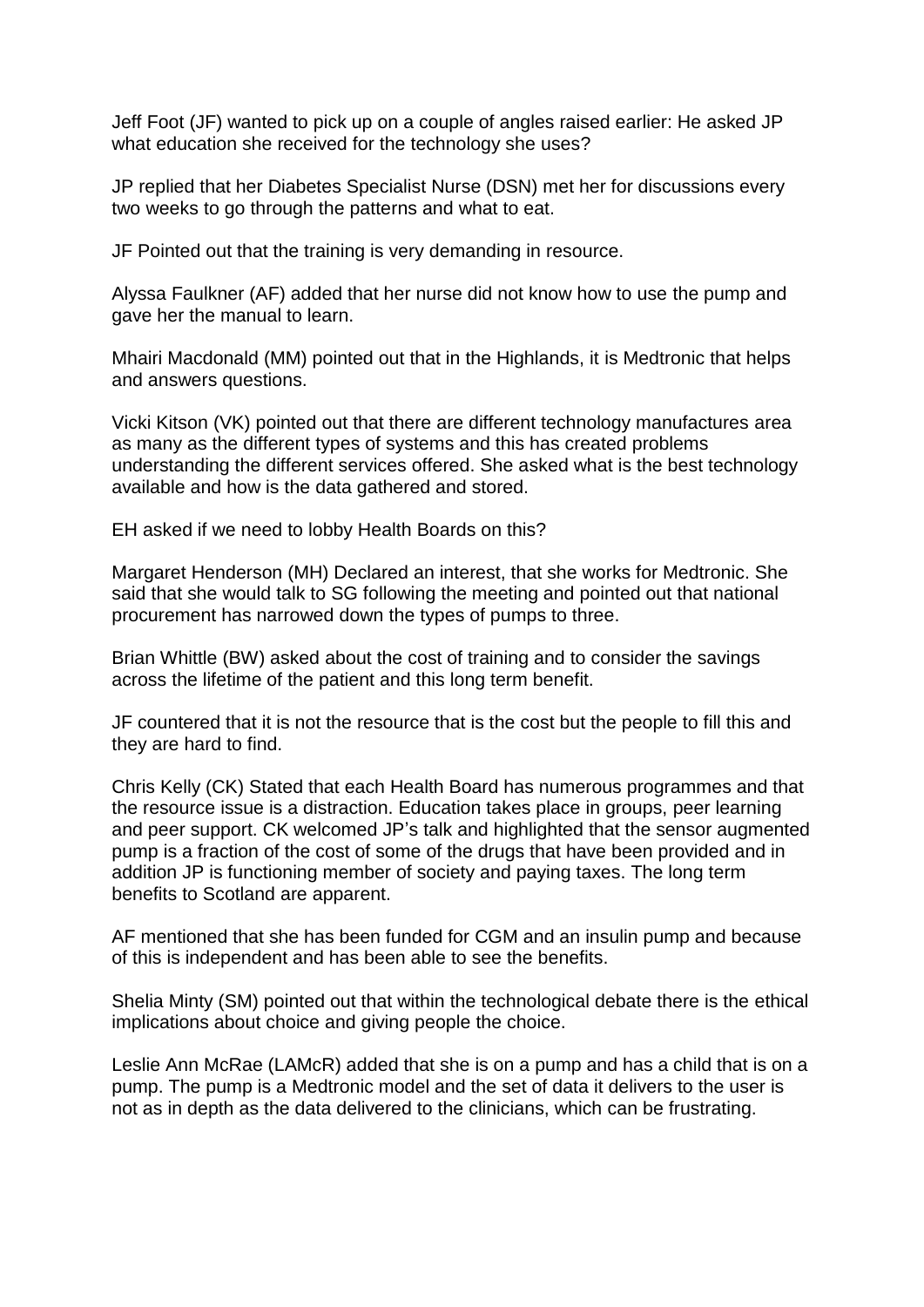Susan Fletcher (SF) Declared that she worked for Medtronic and understood the perspective of LAMcR and added that it will be rolled out to users in 2017 to have the same data. It was originally framed this was to avoid overloading the user with data.

EH asked if there is data of people available on insulin pump therapy and CGM and what difference the technology is making?

JMcK replied that there is data on the amount of people with Type 1 and a breakdown of the HbA1C. This can, depending on the criteria detail the users of insulin pump and the change in mean HbA1C. For CGM, there must be a definition of the group, for instance it could work to asses hypo seizures.

Mirijam Emsworth (ME) stated that she was on insulin pump therapy and using flash monitoring. She challenged that if you use the stipulation of having a high HbA1C to receive this technology to help them manage the condition, you are discriminating against people that are manging their condition well and avoiding high HbA1C. She asked if there have been any calculations done to examine the cost of a pump and the cost of test strips?

MM claimed that it is £50 per fortnight and believes it is a substantial saving to the NHS.

Mary Moody (MMo) pointed out that there are so many different technologies and that there must be a level of standardisation to make it easier for NHS staff can understand how it works.

Kirsteen Murray (KM) added that the contract for the procurement of insulin pumps will be up for tender in 2017 and that ensuring a contract that properly reflects patient's needs will be vital.

VA addressed the cost savings by pointing out that there is still a need for fingertip testing so that the cost savings would not be that great.

VK added that to better understand the cost savings the savings over the long term should be a factor.

Dave Duff (DD) voiced the opinion that though the data was invaluable it was much harder to quantify the quality of life element.

LAMcR added from the psychological point of view there is the possibility of being overwhelmed.

Erin Naylor (EN) said that there are not enough psychological resources. To provide proper pump support emotional wellbeing is in integral part to make sure it works.

JF mentioned that he had seen CK deliver a session in Stirling and saw the benefits for the group and added thtat the social needs can be a useful avenue of support and that we should use it more.

JP replied that it is indeed very good but some clinics are reluctant to use it.